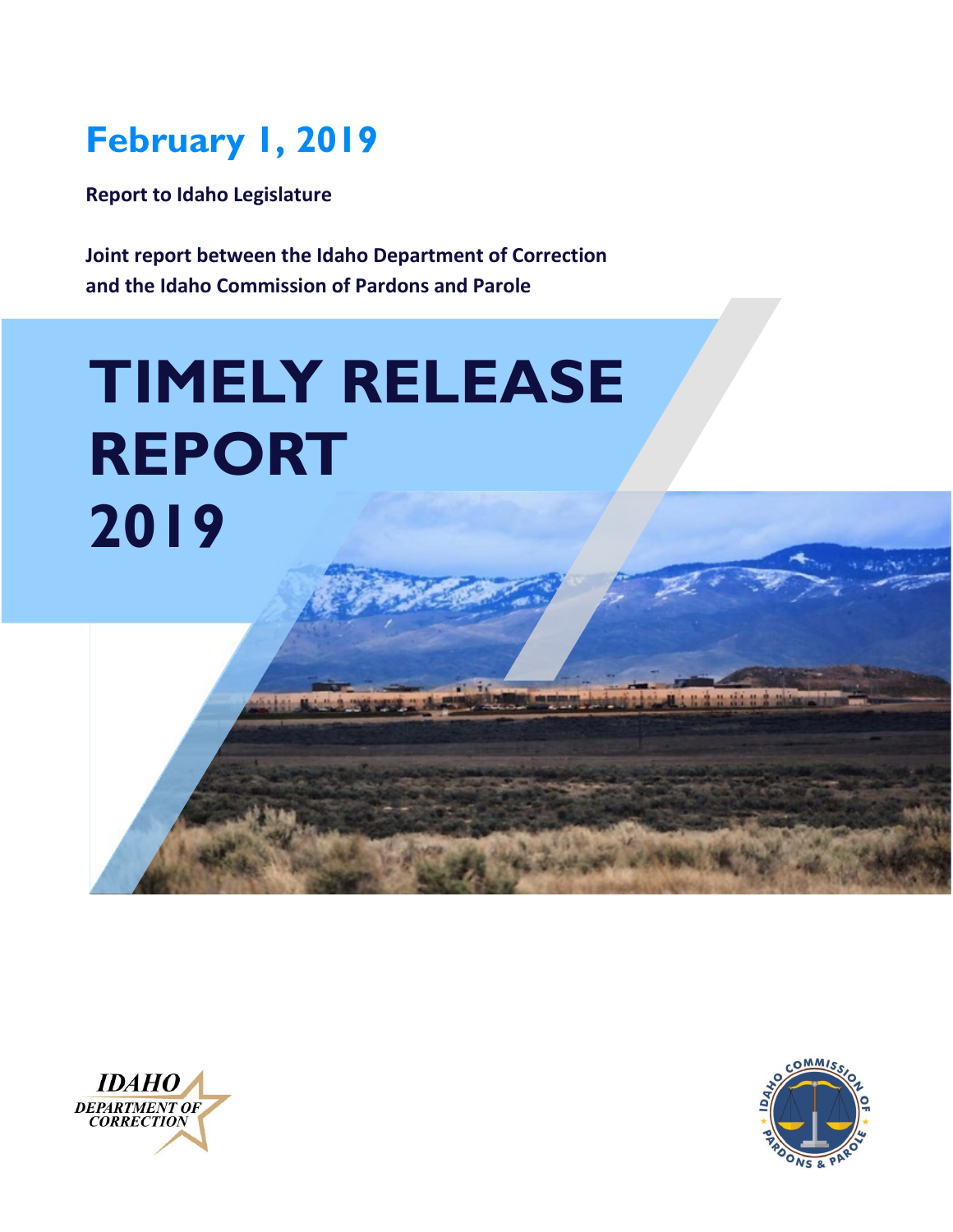# **BACKGROUND**

### **Statutory Requirement**

In March 2014, Idaho Governor C.L. "Butch" Otter signed into law Senate Bill 1357, also known as Justice Reinvestment Initiative (JRI), to help address three major challenges facing Idaho's criminal justice system: a revolving door of recidivism from supervision and diversion programs, inefficient use of prison space, and insufficient oversight of recidivism-reduction investments.

Idaho Code §20-223, Section 11, mandates the Department of Correction (IDOC) and the Idaho Commission of Pardons and Parole (ICPP) submit an annual report by February 1st of each year that provides the length of time offenders serve up to their first release from prison. While the original bill stipulated a focus on property and drug offenders, and

#### **Idaho Code §20-223, Section 11**

*"By February 1, 2015, and by February 1 of each year thereafter, the department of correction and commission shall submit a report to the legislature and governor that describes the most common reason for delay or denial of release, including statistical data supporting the conclusions of the report."*

set a benchmark of 150%, this language was amended in 2017 with Senate Bill 1113. Despite this, IDOC and ICPP continue to use these markers to enable consistent comparisons of the data.

### **Highlights**



A total of 957 individuals under IDOC jurisdiction serving time in prison on a property or drug conviction were released to parole between January 1, 2018 and December 31, 2018.

- **88.2% (N = 844)** were released **before** 150% of the fixed portion of their term sentence.
- **11.8% (N = 113)** were released **after** 150% of the fixed portion of their term sentence.

#### **Primary Delay Reasons**

- **46.9% (N = 53)** of delays were a result of credit for time served, including parole eligible on arrival or parole eligible within six months of arrival.
- **26.5% (N = 30)** of delays were a result of their own actions, including institutional behavior and disciplinary offense reports (DORs).
- **13.3% (N = 15)** of delays were a result of having been previously denied parole.
- **13.3% (N = 15)** of delays were a result of program-related issues.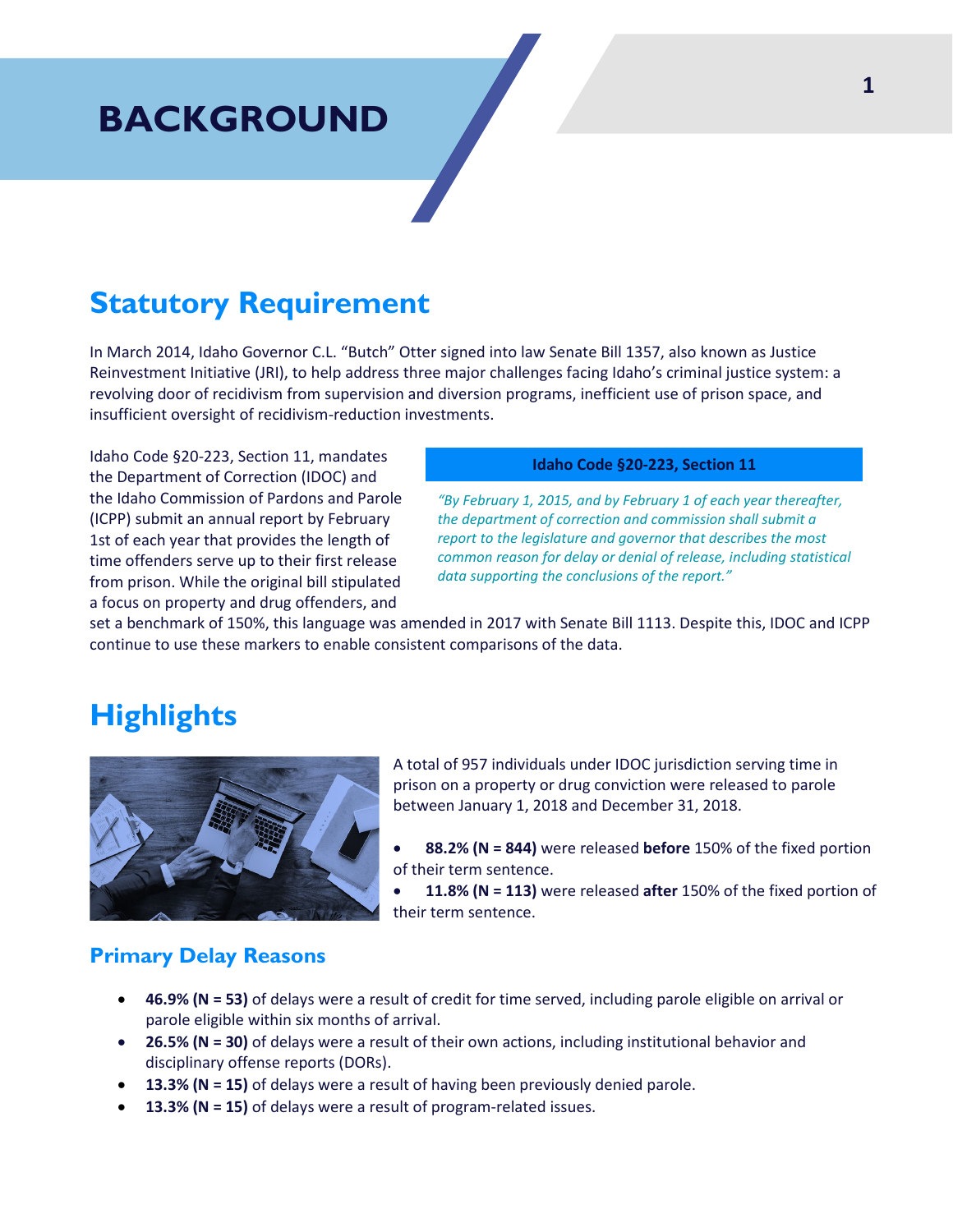## **METHODOLOGY**

### **Unified Sentencing Act**

In order to understand the 150% calculation, one requires an understanding of the current sentencing structure in Idaho. The legislature passed the Unified Sentencing Act in 1986. Idaho Code 19-2513 created a sentencing system with two parts; a fixed term followed by an optional indeterminate term. The fixed portion ensures the individual serves a set period of time in prison without eligibility for parole. Idaho's criminal statutes typically provide a penalty for each crime and the judge has full discretion to set the minimum, or "fixed," portion. The first parole eligible date takes into consideration the fixed term of possibly several sentences running concurrently or consecutively, minus any credit for time served.



### **150% Calculation**

Several variables are used to determine whether an offender has served over 150% of their fixed term:

- 1. **Sentence Effective Date.** The date an offender's sentence goes into effect in the eyes of the court.
- 2. **Parole Eligibility Date.** The earliest date an offender can be released from incarceration to the community taking into consideration any consecutive or concurrent sentences or sentence enhancements.
- 3. **First Parole Release.** The date the offender was released to parole from an institution into the community for the first time while serving time on a sentence.
- 4. **Credit for Time Served.** Time spent either in county jail or previously incarcerated prior to a prison term (i.e. on a Rider).

Each offender's fixed sentence length was multiplied by 1.5 to determine the number of days necessary to reach 150% of the fixed term.

#### **Example**

*The 150% calculation for 2 years equals 3 years. (1.5 x 730 days = 1,095 days). Any time spent over 1,095 days (three years) on a two-year sentence is considered past 150% of parole eligibility. If released prior to 1,095 days, the offender is considered released prior to 150% of their fixed term.*



● ● ● Total Time Served at First Parole Release **Fixed Sentence Length** ● ● ●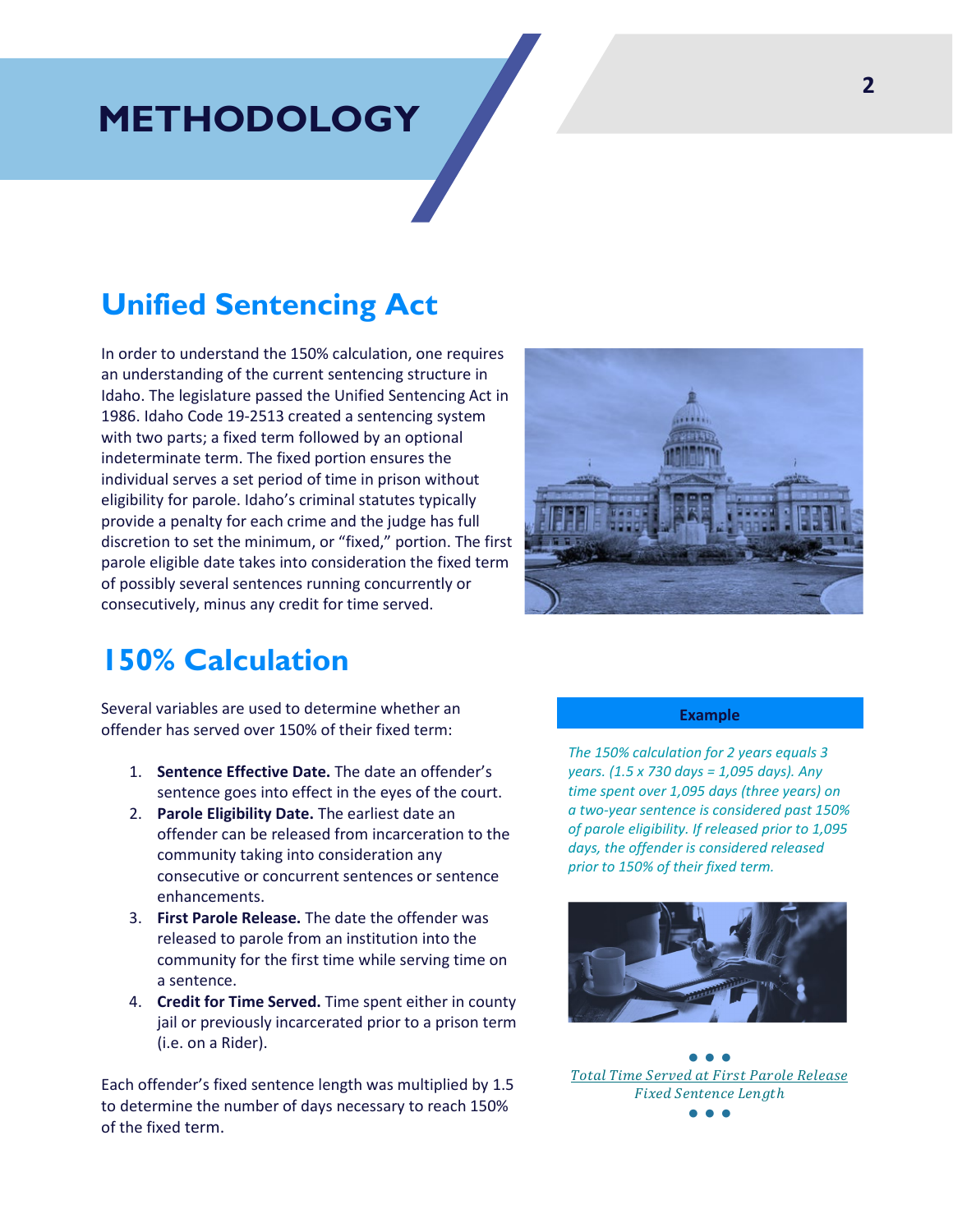# **METHODOLOGY**

### **Roles in the Process**

Three separate entities are responsible for the processes by which people convicted of a felony offense enter prison, are housed and treated while in prison, and are released from prison. These entities include the Idaho Supreme Court, Idaho Department of Correction, and the Idaho Commission of Pardons and Parole.

Five major steps occur during this process; 1) a felony crime is committed, 2) the individual charged with a felony crime is sentenced by the courts, 3) if convicted, the individual is incarcerated in prison under the jurisdiction of the Idaho Department of Correction, 4) the individual goes before the Idaho Commission of Pardons and Parole, and 5) if granted parole, the individual is released to parole to serve the remainder of their sentence in the community.



### **Compiling Data**

*Over the course of the year, IDOC retrieved records for all people sentenced to a term in prison for a property or drug offense conviction who were released to parole for the first time between January 1 and December 31, 2018.* 

The percentage of people serving below or above 150% of the fixed portion of the sentence was calculated and the most common reasons for individuals whose release was delayed or denied were documented.

Throughout the year, ICPP compiled all decisions made within the parole hearings. The IDOC file containing records released past 150% of their fixed sentence length and the ICPP file containing all parole hearings for the year were then merged to aid in the documentation and determine the most common reasons for delay or denial of parole release.

IDOC documented reasons for parole release delays for those who were past 150% at the time of release.

The factor that occurred first, or prior to any other factors, was documented as the most influential reason for delay. The findings are discussed in this report.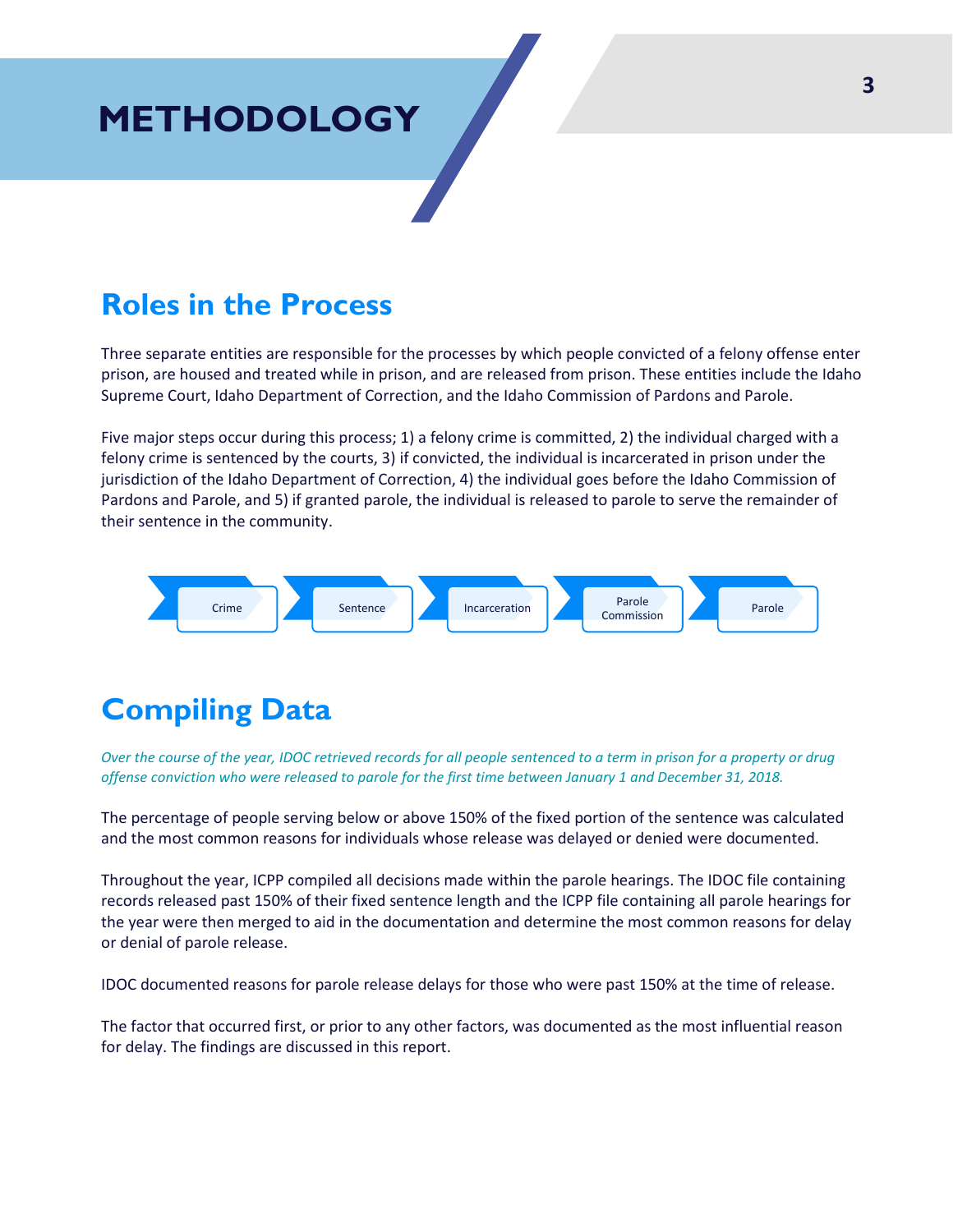# **FINDINGS**

### **Overview**

Between January 1, 2018 and December 31, 2018, 957 people sentenced to a term in prison for a property or drug offense conviction were released to parole for the first time. The vast majority (88.2%, N = 844) were released at or prior to serving 150% of the fixed portion of their sentence. The percentage released past 150% of the fixed portion of their sentence has decreased significantly when compared to prior years.

- **88.2% (N = 844)** were released **before** 150% of the fixed portion of their term sentence.
- **11.8% (N = 113)** were released **after** 150% of the fixed portion of their term sentence.

Nearly **9 out of every 10** individuals sentenced to a term in prison for a property or drug offense conviction are released to parole for the first time at or prior to serving 150% of their fixed sentence.



*Idaho continues the trend of positive growth in the timely release of first-time parole releases from prison for property and drug offenses.* 

Four years post Justice Reinvestment Initiative implementation, people sentenced to a term in prison for a property and drug offense conviction who were released at or prior to 150% of their fixed sentence noticeably increased from 2014 (70.7%) to 2018 (88.2%).

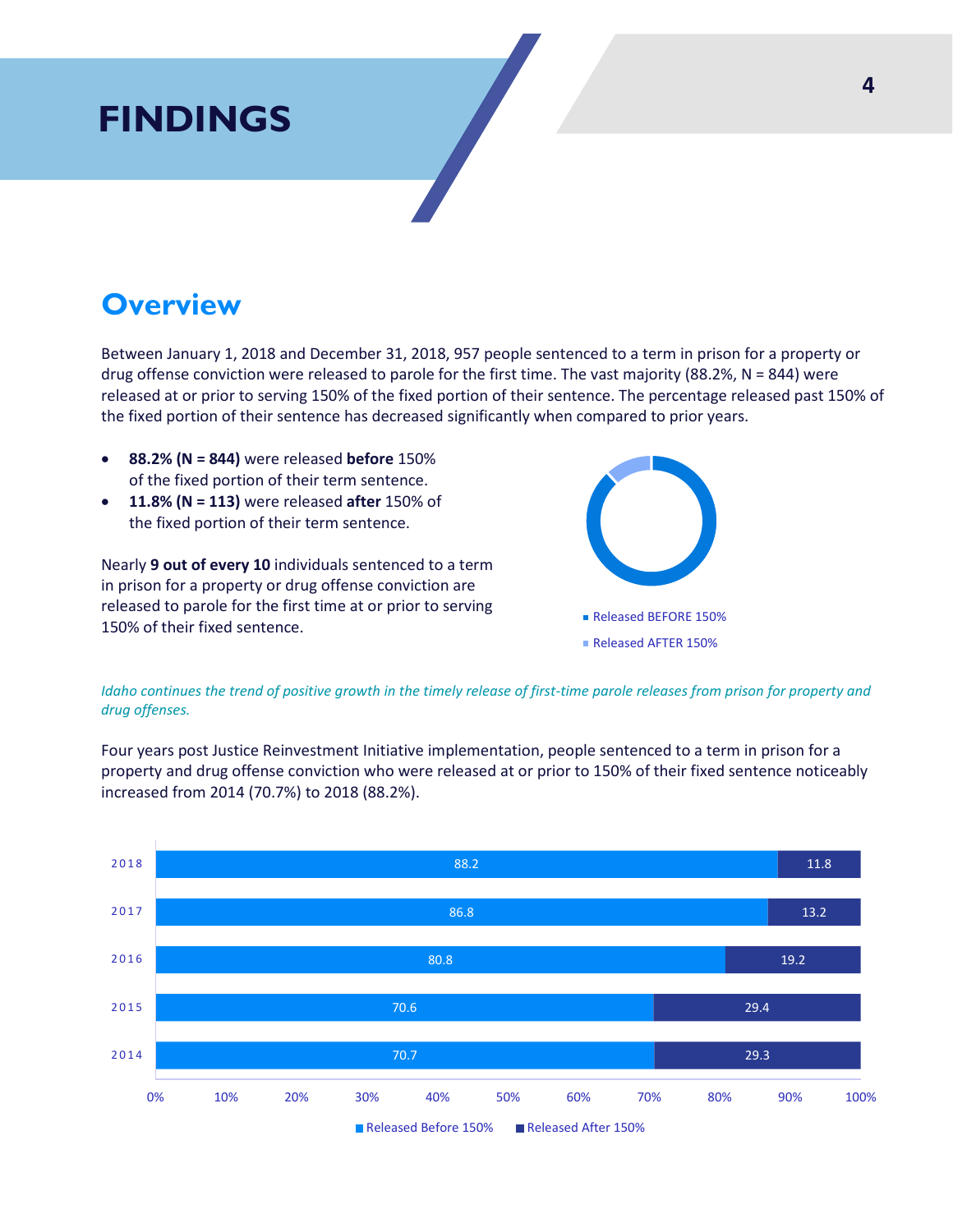

The most common reasons for parole delay of the 113 people sentenced to a term in prison for a property or drug offense conviction released past 150% of their fixed sentence are covered in this section. Those serving time for a property or drug offense conviction released to parole past 150% of their fixed sentence had an average fixed sentence length of 1.55 years (median 1.46 years). In addition, these individuals spent an average of 1.62 years (median 1.25 years) past their first parole eligible date in prison.

#### **Credit for Time Served**

*On average, more than 4 out of every 10 were delayed release to parole as a result of credit for time served – either parole eligible upon arrival or parole eligible within six months of arrival.*

Credit for time served – parole eligible upon arrival or parole eligible within six months of arrival (46.9%, N=53) remained the most prevalent cause for those held past 150% of their fixed sentence. There was not a statistically significant difference in the percentage of credit for time served compared to 2017. Those eligible upon arrival or within six months of arrival stayed an average of 1.17 years (median 0.84 years) past their parole eligibility date. The total time spent incarcerated, including credit for time served was 2.28 years (median 2.02 years).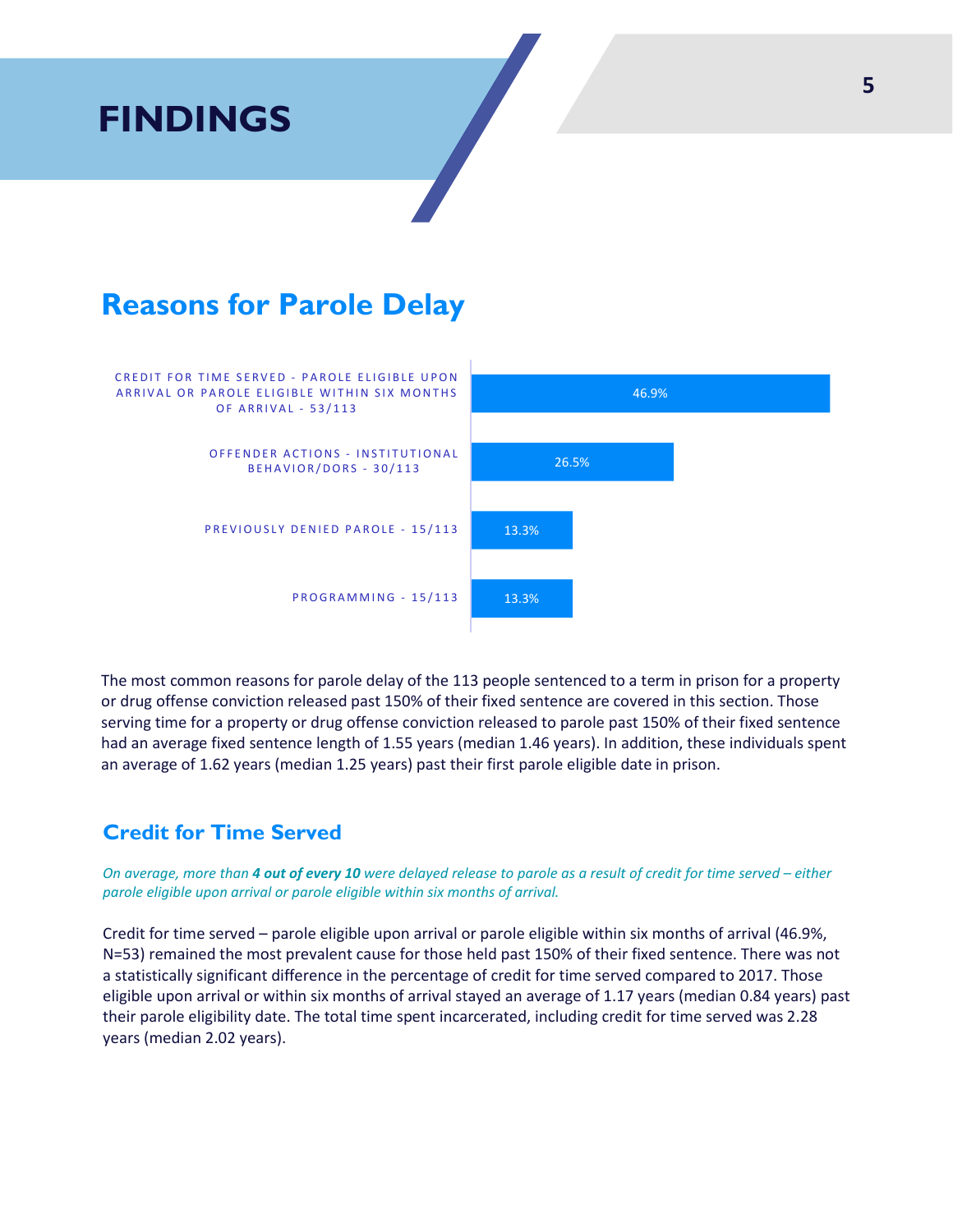# **FINDINGS**

#### **Offender Actions**

*On average, more than 2 out of every 10 were delayed release to parole as a result of the individual's own actions – institutional behavior/DORs.*

The second most common reason for parole delay (26.5%, N=30) was due to the individual's own actions, including institutional behavior and/or disciplinary offense reports (DORs). Examples include receiving several DORs (including Class A, or most serious), and lack of good behavior. One individual was voided their tentative parole date due to 39 DORs. Individuals delayed parole release as a result of own actions spent an average of 2.18 years (median 1.64 years) past their parole eligibility date. Offenders spent an average of 4.23 years (median 3.64 years) incarcerated when credit for time served is included.

#### **Previously Denied Parole**

*On average, 1 out of every 10 were delayed release to parole as a result of previously denied parole.*

Tied with programming, the third most common reason for parole delay (13.3%, N=15) was due to previous denial of parole. Reasons for parole denial included a risk to reoffend, public safety concerns, and prior criminal history. Those previously denied parole stayed an average of 1.70 years (median 1.50 years) past their parole eligibility date. The total time spent incarcerated, including credit for time served was 3.37 years (median 3.14 years).

There was a noteworthy change in the percentage of previously denied parole compared to 2017; one year ago this reason was the second most common reason for delay, at 23.8%.

#### **Programming**

*On average, 1 out of every 10 were delayed release to parole as a result of programming.*

Tied with previously denied parole, the third most common reason for parole delay (13.3%, N=15) was due to programming. Reasons for delay were due to program refusal, and delaying in program commencement or completion. Those whose release was delayed due to programming were held an average of 2.02 years (median 1.84 years) past parole eligibility. When including credit for time served, they spent an average of 4.04 years (median 4.84 years) incarcerated in some capacity.

It is important to note that major programmatic changes occurred within IDOC near the end of 2015 and beginning of 2016. These changes helped eliminate the requirement for people serving time in prison to complete the Therapeutic Community (TC) or other program "pathway" prior to being granted parole.